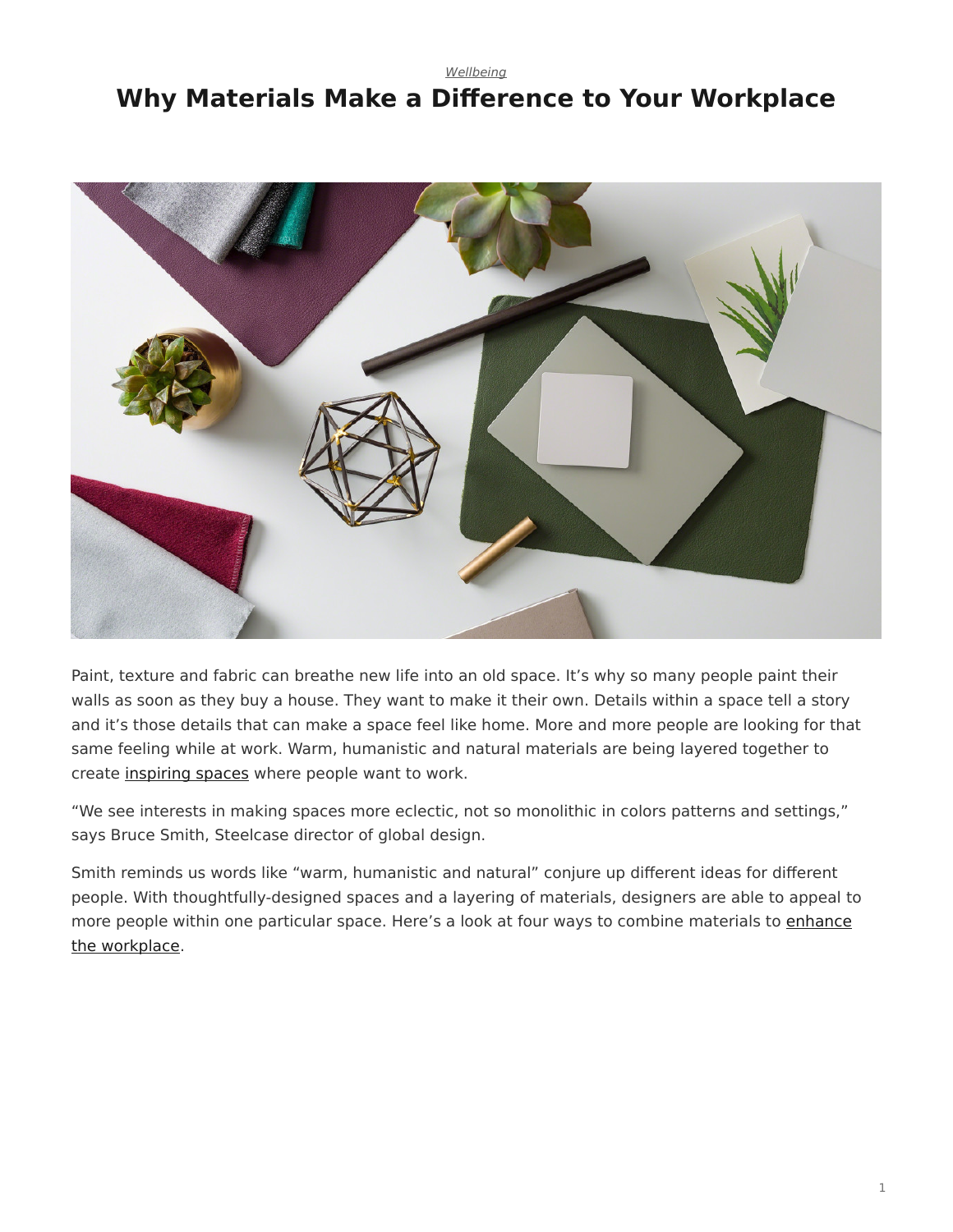# **ENCOURAGE AUTHENTICITY**



"The things that are really compelling to us are things where you see, or think you see, the hand of man in creation," explains Smith.

People are drawn to a diverse set of [surface materials](https://www.steelcase.com/resources/surface-materials/) with complex patterns and textures found in nature. Knots, visible grain and color variations that used to signal imperfections are now exactly what many customers are seeking from their [wood surfaces.](https://www.steelcase.com/resources/documents/planked-veneer-application/)

These nods to [biophilia](https://www.steelcase.com/blog/designtex-president-four-materials-trends-in-2017/) support a natural, authentic feeling within the workplace. Research tells us these links to living things help people feel and think better.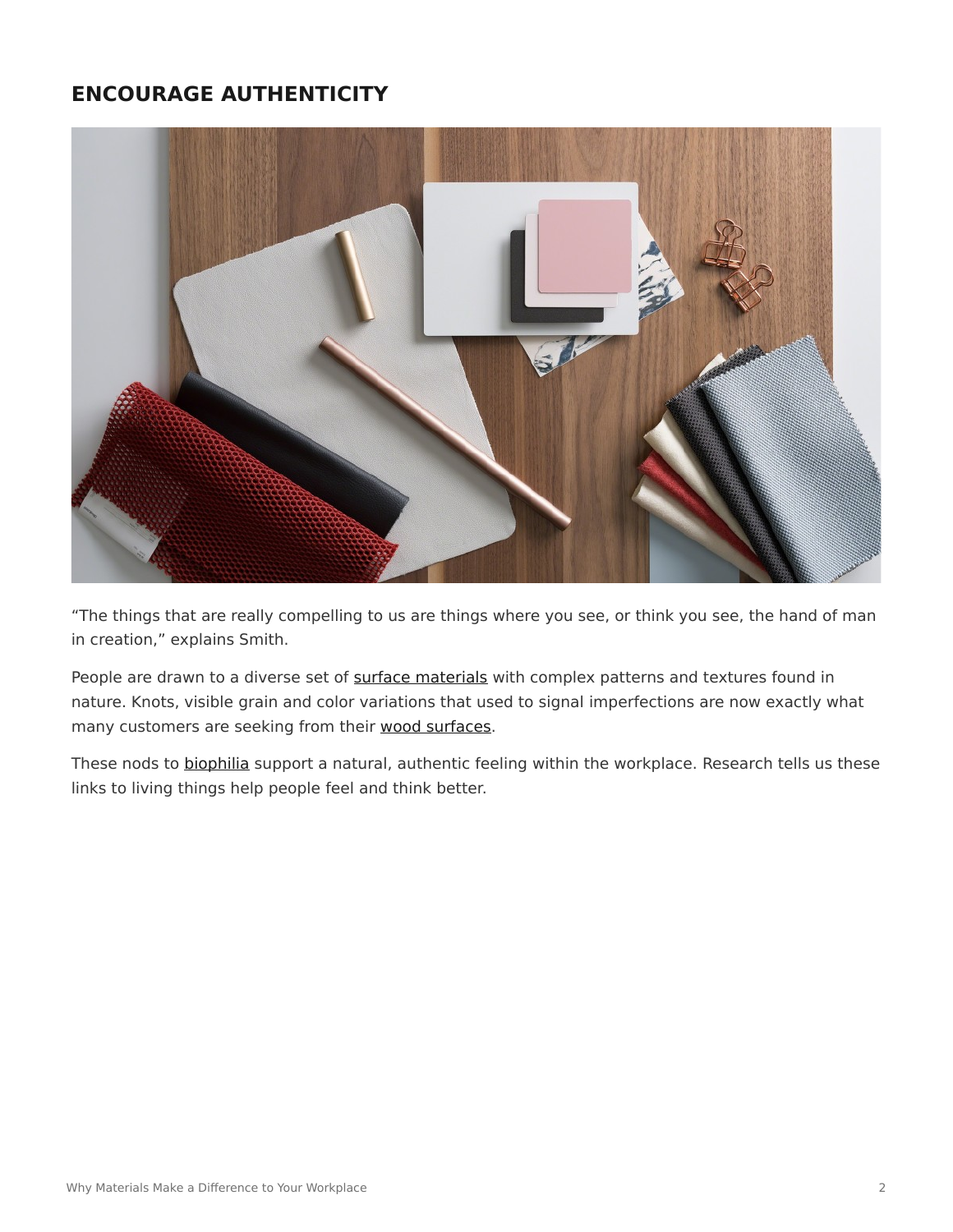# **PROMOTE PERSONALIZATION**



Materials can help organizations advance individuality and brand identity. Scientists in the [Journal of](http://www.psychologicalscience.org/news/minds-business/being-able-to-personalize-your-workspace-may-have-psychological-benefits.html#.WJ9u728rJhE) [Environmental Psychology](http://www.psychologicalscience.org/news/minds-business/being-able-to-personalize-your-workspace-may-have-psychological-benefits.html#.WJ9u728rJhE) published research showing that personalization contributed to employees' positive cognitive and emotional wellbeing and led to enhanced thinking and better coping skills.

Sophisticated paint colors, for example, can create an original atmosphere. New [Lux Coatings](https://www.steelcase.com/resources/surface-materials/) from Steelcase include finishes pulled directly from nature, such as Obsidian, which is indicative of volcanic glass.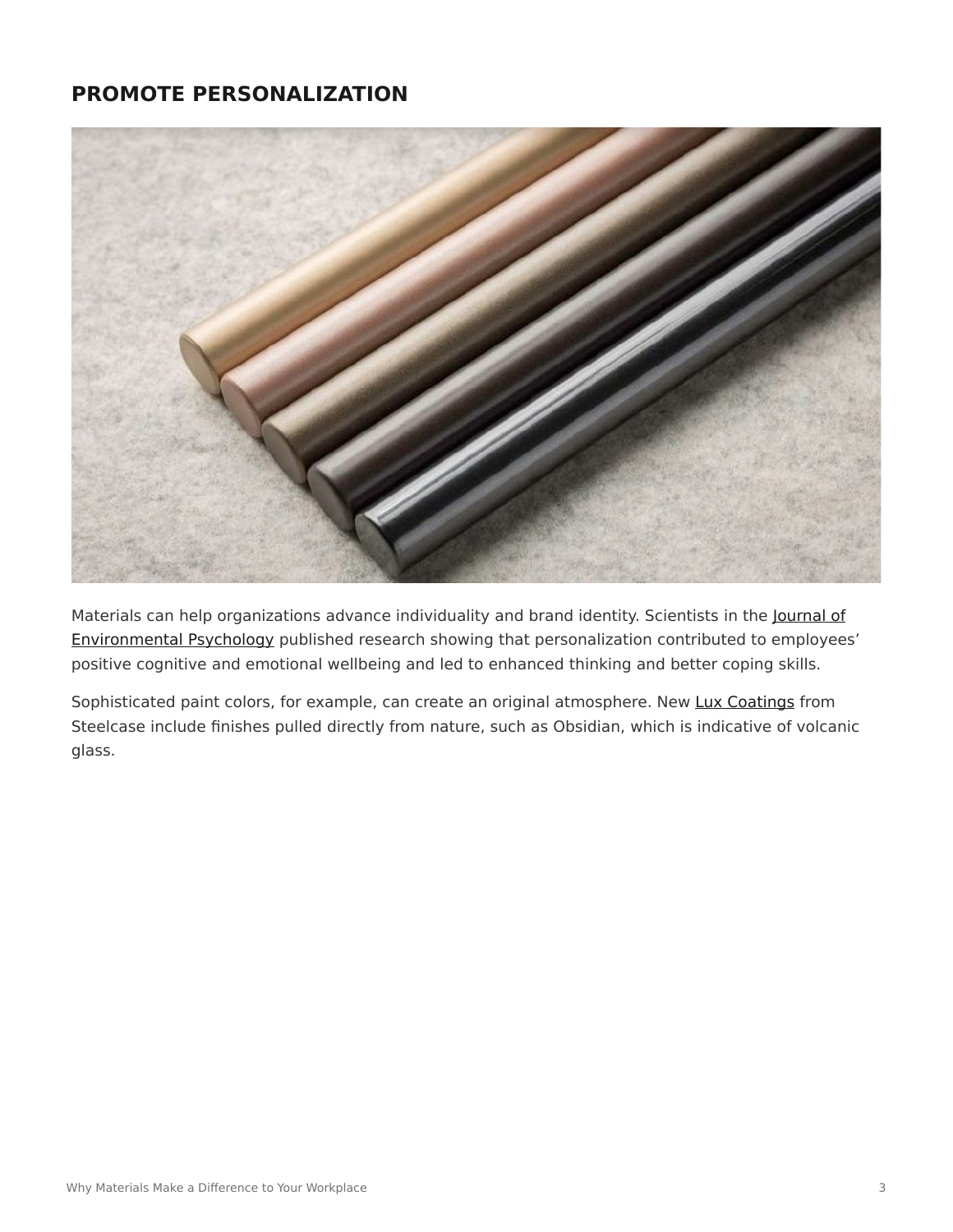# **SUPPORT SUSTAINABILITY**



Create a place with purpose by combining materials that don't just make the office a better place, but make the world a better place as well. Two new entries into designer's toolkits from Steelcase are born from materials that used to end up in the waste basket.

The New Black fabric collection is made of 100 percent recycled materials, creating five distinctly beautiful patterns. Boucle yarns bring a warm, comfortable, human feeling and [sustainable textiles](https://www.steelcase.com/discover/steelcase/sustainability/) to the workplace. [Planked oak and walnut veneers](https://www.steelcase.com/resources/documents/planked-veneer-application/) are crafted with leftover wood pieces that previously failed to meet high standards of uniform perfection. Now, it's the imperfections that shine as designers seek to highlight the unique characteristics of wood.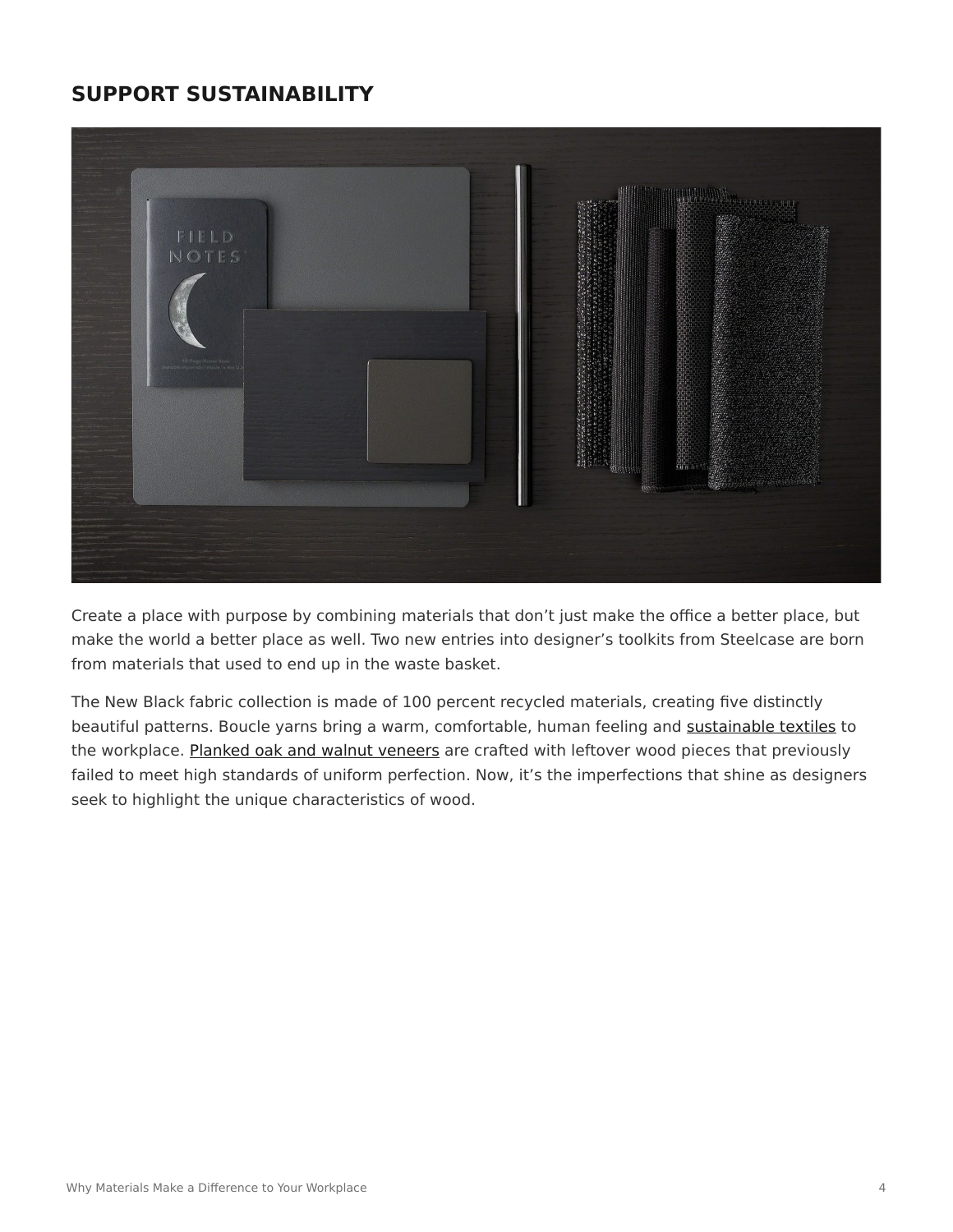#### **IMPROVE EMOTIONAL WELLBEING**



"The most successful organizations are now turning their attention to employee wellbeing as a way to gain emotional, financial and competitive advantage," says [Tom Rath](https://www.steelcase.com/insights/articles/wellbeing-a-bottom-line-issue/), a researcher, author and filmmaker who studies the role of human behavior in business, health and wellbeing

By creating a workplace where people feel like they can be themselves, where they feel like their environment is trustworthy and authentic and where they feel purpose in their work, leaders can enhance emotional wellbeing. A [human-centered](https://www.steelcase.com/blog/inspiring-spaces-reinvigorate-the-office/) design that includes warm, comfortable and informal spaces can help.

# **You May Also Like:**